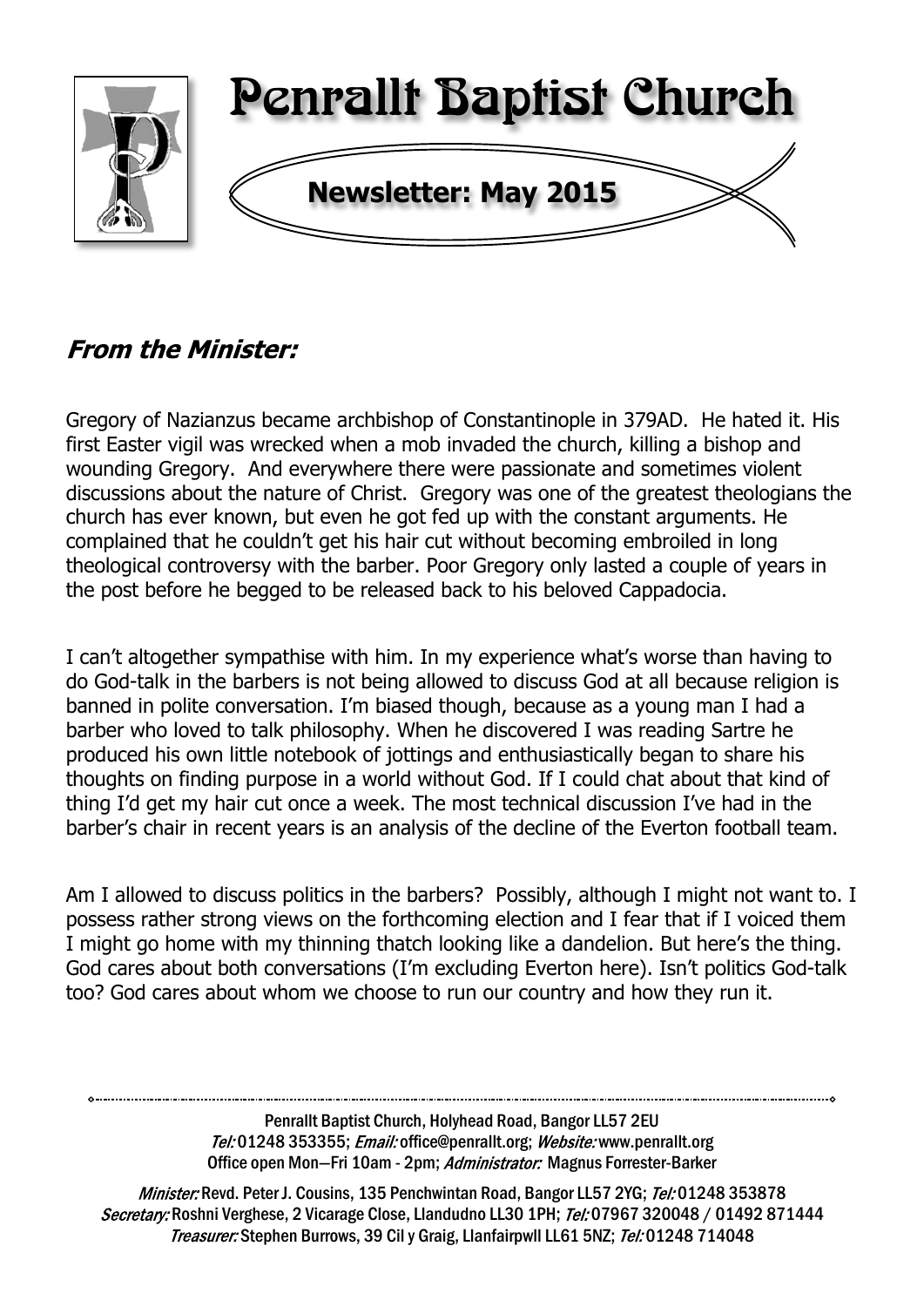Leaf through the Bible and you'll find God expressing his concern about many of the subjects our politicians are arguing about. The prophet Isaiah complained about property magnates who "add house to house and join field to field till no space is left". Housing shortages are clearly on God's heart. He also lays down strict laws in the first five books of the Bible ensuring that immigrants get a fair deal in the land. There is a constant call to show compassion for "widows and orphans", the single-parent families of the day. And through the Bible, from beginning to end, God insists that he cares for the poor so we should care too. Issues of access to free, unbiased justice in the courts for those on low incomes or on the margins of society are tackled. Fairness in commerce is a theme which occurs. There are even sections on public health, so the Almighty holds views on the NHS too. God wants to see a society created which is fair and just for everyone. And most of the subjects currently being aired by the political parties are to be found in the Bible already.

Which is what I would say to my barber if I were asked.

I suspect though, all I'll get will be "Got your holidays booked then?"

God bless,

Peter

# **Serving the people of God elsewhere:**

Roger Borlace will be speaking at Castle Square, Caernarfon on 3rd May and in Menai Bridge on 17th May. Please remember him in your prayers.

If you will be ministering to other congregations and would like to be included in this list in future months, please send details to Magnus in the church office.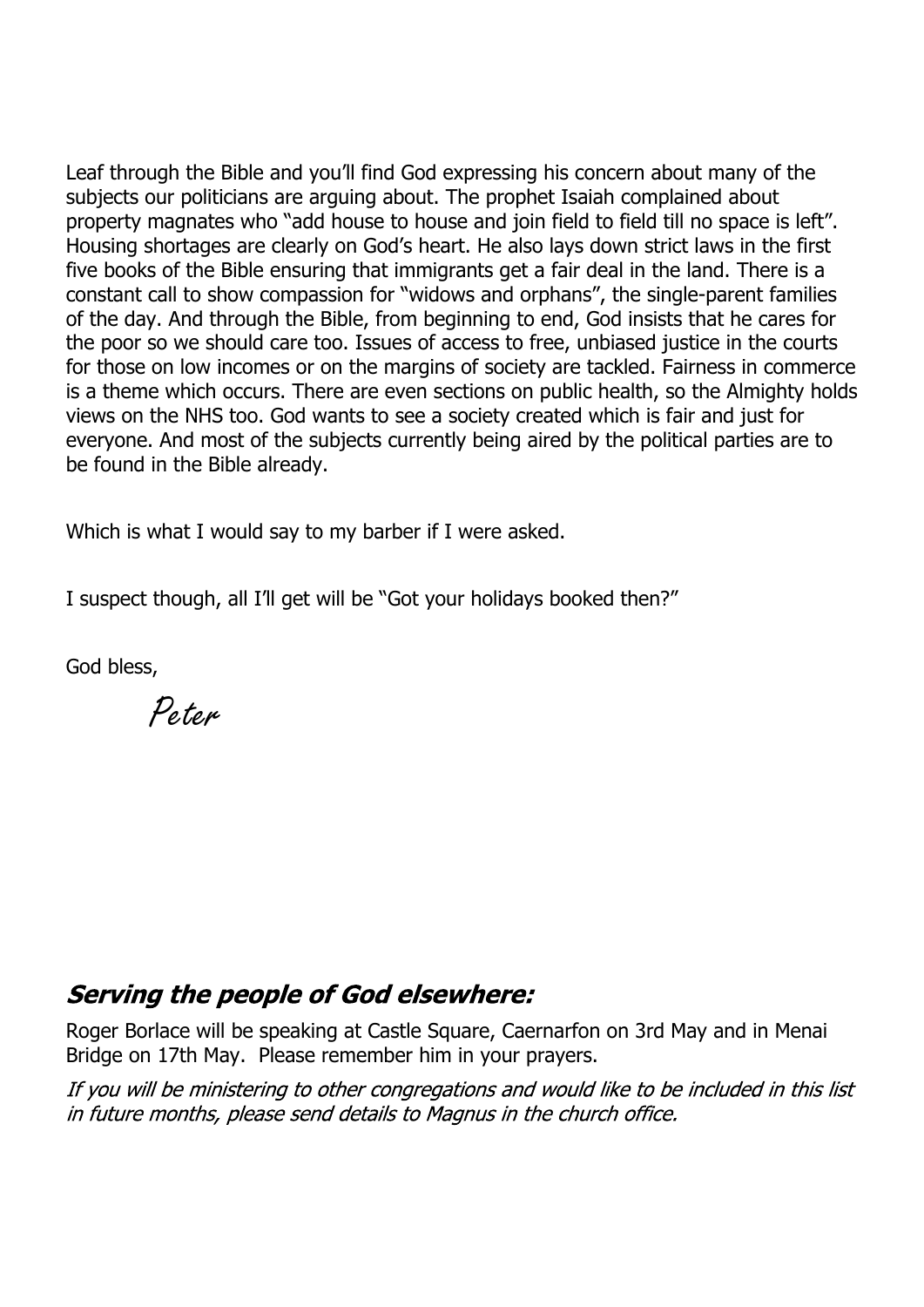# **Services This Month:**

(Reminder: Don't forget that the evening services will move to 7pm for the summer starting in June)

#### **3 May**

|                    | 10:30am The seed takes root in foreign soil. Jesus on a mission trip<br>Mark 5:1-20                                                                 |                  |  |
|--------------------|-----------------------------------------------------------------------------------------------------------------------------------------------------|------------------|--|
| 6:00 <sub>pm</sub> | <b>Communion Service.</b><br>A lesson about God's power and important lessons for leaders                                                           |                  |  |
|                    |                                                                                                                                                     | Joshua 11:1-23   |  |
| 10 May<br>6:00pm   | 10:30am Speaker: Geoff Birch.<br>Speaker: Diane Holmes.                                                                                             |                  |  |
| 17 May<br>6:00pm   | 10:30am Living out your faith in Plain View<br>Speaker: Elfed Godding.                                                                              | Mark 6:1-13      |  |
|                    | 24 May (Pentecost Sunday)<br>10:30am God says: "Penrallt, I've got more!"<br>6:00pm Pentecost Service at Bangor Cathedral (no service at Penrallt!) | 1 Cor. 13:1-14:1 |  |
| 31 May             | 10:30am Communion Service.<br>The Cake Church with a Bread and Fish Messiah                                                                         | Mark 6:30-44     |  |

6:00pm Baptismal Service.

### **Our Speakers in May**

**Elfed Godding** is the national director of the Evangelical Alliance in Wales. **Diane Holmes** is a Baptist minister who has recently come to live near Brynsiencyn. **Geoff Birch** is a retired Baptist minister. Both Diane and Geoff are members of Penrallt. **Peter Cousins** is our minister and will be speaking at all the other services during the month.

### **Faith Café**

Faith Café meets after church on Sunday evenings, for students, other young adults and teenagers, starting around 7:15pm. The last Faith Café of this academic year will be on 3rd May, when we will hold a quiz. There is no set time to finish so stay and chat afterwards if you wish.

Instead of Faith Café on May 10th, all students, teenagers and young adults are invited to Peter and Susan's house for lunch.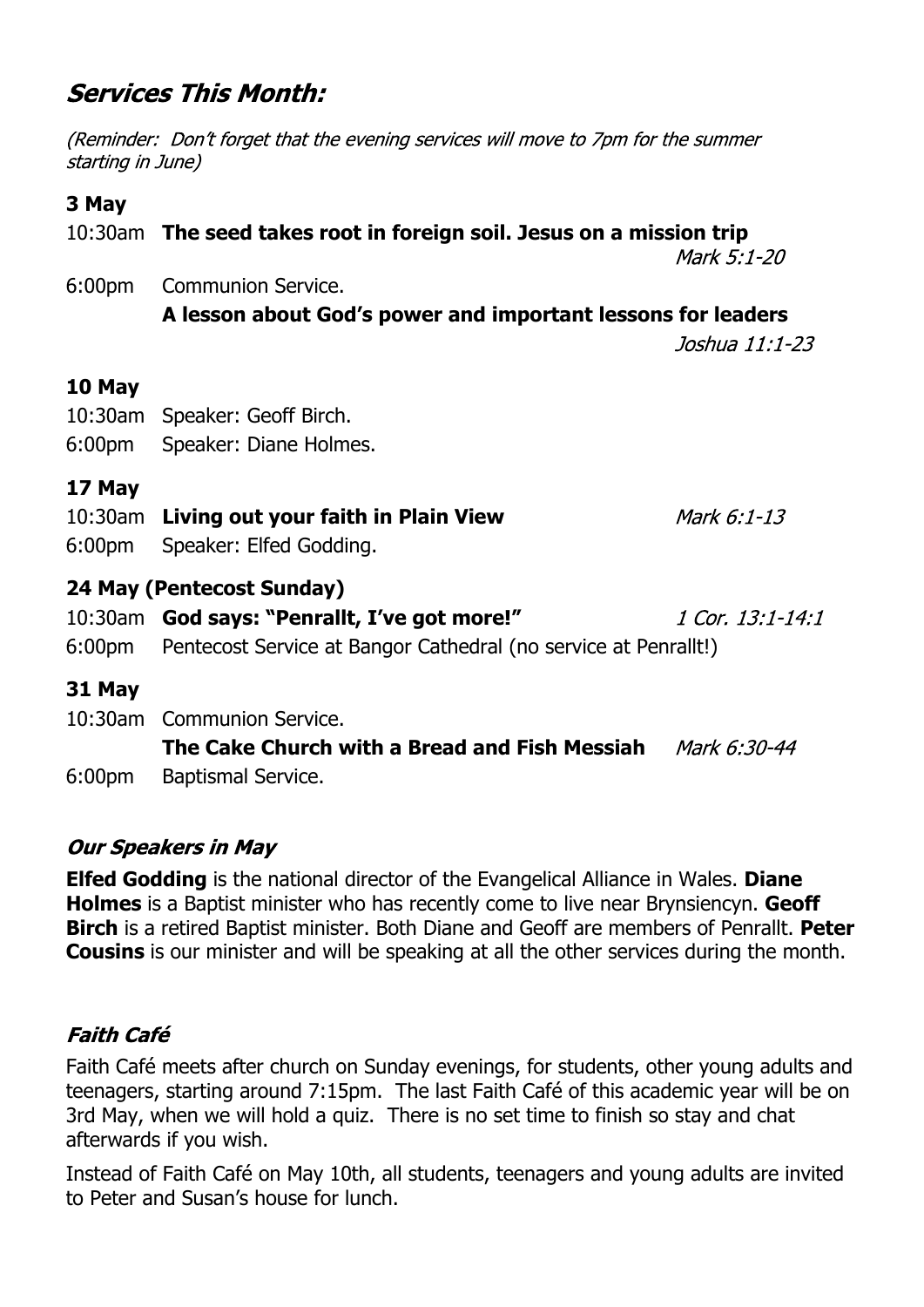# **Dates For Your Diary:**

| <b>Sunday 3</b>     | 2:15 <sub>pm</sub> | Service at Haulfre Residential Home in Llangoed.                                                                               |
|---------------------|--------------------|--------------------------------------------------------------------------------------------------------------------------------|
| <b>Wednesday 6</b>  | $10:30$ am         | Men's prayer meeting followed by coffee in Options.                                                                            |
| <b>Saturday 9</b>   | $9:30$ am-1pm      | Bible Unzipped at Rhos-on-Sea URC.                                                                                             |
| <b>Monday 11</b>    | 12:30pm            | Frugal lunch at Berea Newydd in support of<br>Christian Aid.                                                                   |
|                     | 7:30 <sub>pm</sub> | Deacons' meeting.                                                                                                              |
| Friday 15           |                    | Christian Aid coffee morning at the Friends'<br>Meeting House.                                                                 |
| <b>Saturday 16</b>  | 7:30 <sub>pm</sub> | Quizaid evening in Penrallt.                                                                                                   |
| <b>Monday 18</b>    | 10:30am            | Church walk at Bro Garmon.                                                                                                     |
| <b>Saturday 23</b>  | 1pm                | Memorial service for Declan Meirion Owen.                                                                                      |
| <b>Wednesday 27</b> | 7:30 <sub>pm</sub> | Penrallt Railway Group meeting at Lawrence's house<br>(please speak to Lawrence Moss or Andrew March for<br>more information). |

Please see the Noticeboard section of this newsletter for more about what's happening. For details of Christian Aid Week (11-16 May) please see the Focus section on the back page.

# **News of People:**

Our condolences to **Janet and Maldwyn** on the death of Maldwyn's father last month.

Our congratulations to **Elen and Jon** on their marriage in the Mill Road Evangelical church, Llanfairfechan. **Freya and Raj**, who now live on the Isle of Wight, are celebrating the birth of twins (Rajvir, a boy, and Ranjani, a girl).

It is good to have **Will** back in Penrallt after his operation. **Ian Kelso** is awaiting further medical treatment, while **Peter Cousins** is undergoing medical tests again.

**Trudie and Duncan Tough** have successfully completed their orientation course in PNG, and **Adrienne** will be going to visit them this month.

Last month we agreed to receive **Brian Wheatcroft** and **Cliff & Brenda Plum** into church membership (Cliff has now gone to live permanently in Glyn Menai; we remember him and Brenda in prayer as they readjust to the new situation). We also said goodbye to **Paul and Elaine Green** who will be worshipping in the Baptist Church in Holyhead to give Elaine further experience as she continues her theological studies.

**Jean Browne** is in hospital after suffering a serious stroke. As a result, the Memorial Service we were planning to hold for **Andrew Browne** this month has been postponed.

Peter will lead a Memorial Service on Saturday 23rd May for **Declan Meirion Owen**, a young man who died tragically in America where he and his family emigrated over ten years ago.

### **Children's Birthdays in May:**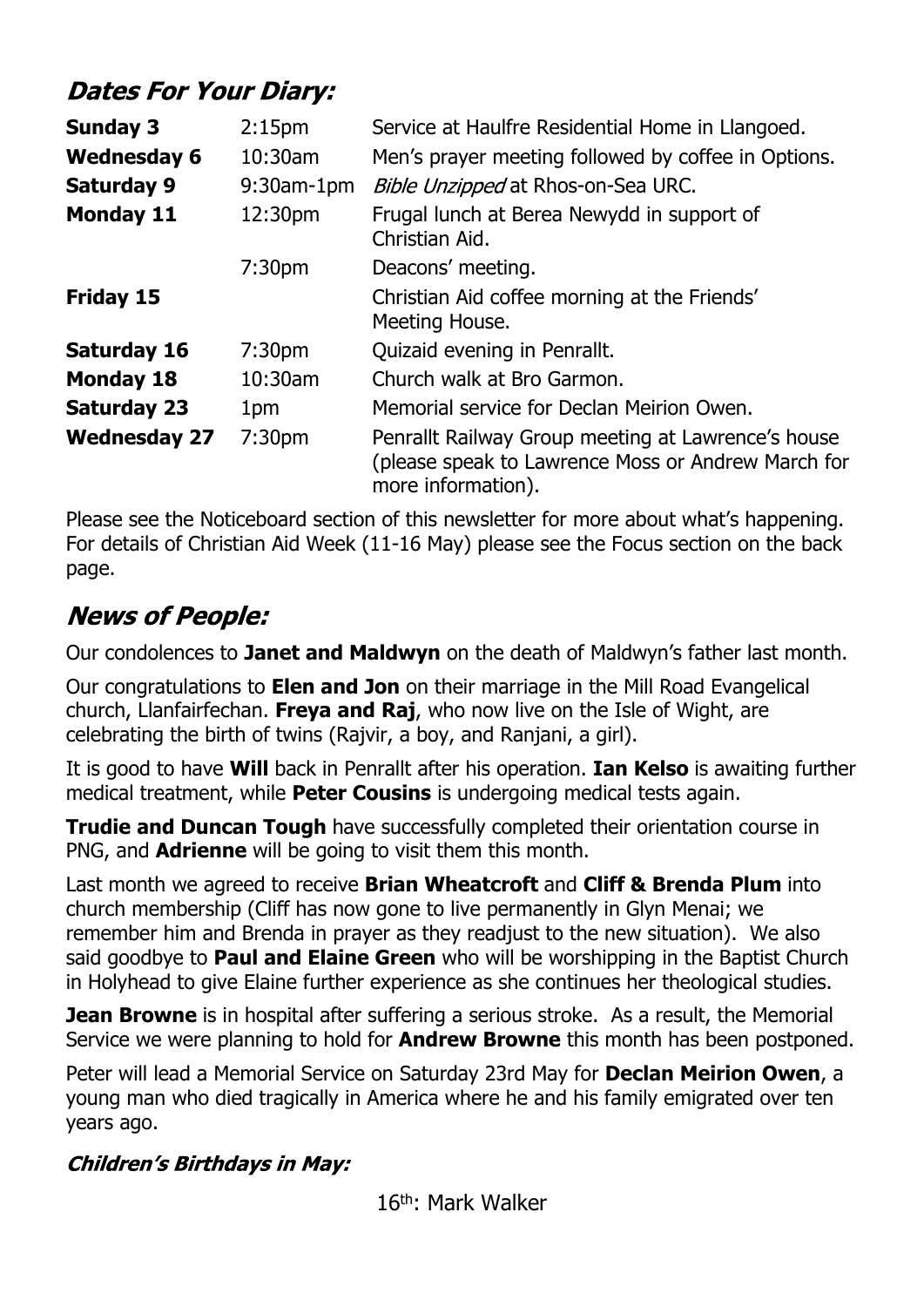# **Weekday Events:**

Please check with the contact people when there are meetings this month.  $HG = Home Group$ 

| <b>Day</b> | Time               | <b>Details</b>                                  | <b>Contacts</b>                            |
|------------|--------------------|-------------------------------------------------|--------------------------------------------|
| <b>Tue</b> | 8:00 <sub>pm</sub> | HG, Nilgiri                                     | Joan Beer (353874)                         |
| <b>Tue</b> | 7:30 <sub>pm</sub> | HG Tyddyn Isaf<br>(Menai Bridge)                | <b>Magnus Forrester-Barker</b><br>(717570) |
| <b>Wed</b> | 2:00 <sub>pm</sub> | HG, Carers                                      | Carol Morris (208407)                      |
| <b>Wed</b> | 7:30 <sub>pm</sub> | HG, Bethesda                                    | Jon & Deb Stammers (602868)                |
| <b>Wed</b> | 7:30 <sub>pm</sub> | HG, Nomads                                      | Susan Cousins (353878)                     |
| <b>Wed</b> | 7:00 <sub>pm</sub> | HG, Students                                    | Delvin Varghese (07528 958150)             |
| <b>Thu</b> | 10:30am            | HG, Llanfairpwll (am)                           | Sue & Lawrence Moss (713793)               |
| <b>Thu</b> | 7:30 <sub>pm</sub> | HG, Llanfairpwll (pm)                           | Sue & Lawrence Moss (713793)               |
| Fri        | 10:30am-12pm       | <b>Cheeky Monkeys</b><br>(parent/toddler group) | Joan Rymer (713003)                        |
| Fri        | 10:30am-12:30pm    | HG, Maes y Dref (am)                            | Anne Collis (353173)                       |
| <b>Sat</b> | 8:30am             | <b>Prayer Meeting</b>                           |                                            |

# Noticeboard:

# **◊ Anglesey Prayer Walk**

This year's Anglesey Prayer Walk is planned for Saturday 20th June. There will be organised prayer walks in Menai Bridge, Llangefni and Amlwch (further details about the walks have not yet been released - watch this space for information; in the meantime, please e-mail angleseyprayerwalk@hotmail.co.uk to register interest or to find out more). In the evening there will be a meeting at the Town Hall in Llangefni, with refreshments from 5:00pm and a Celebration starting at 6:00pm.

# **◊ Baptismal Service**

We are holding a Baptismal Service on the evening of 31st May. If you would like to get baptised, please speak to Peter as soon as possible.

### *◊* **Bible Unzipped**

#### Saturday 9th May

 $9:30$ am

Bible Unzipped aims to unpack Scripture with those interested in learning more than can be offered in a Sunday sermon. It also equips those leading in the church with some tools for studying and teaching from the Bible. We meet monthly on the second Saturday morning at Rhos-on-Sea URC from 9:30am to 1pm. Each morning includes three sessions. The course is free. This month: The Gospels (final part by Phillip Nye), Preaching in the modern world (part 1) by Rob Beamish and something by Julia Bartholomew (final programme details are to be confirmed - watch our weekly newssheets and website for updates.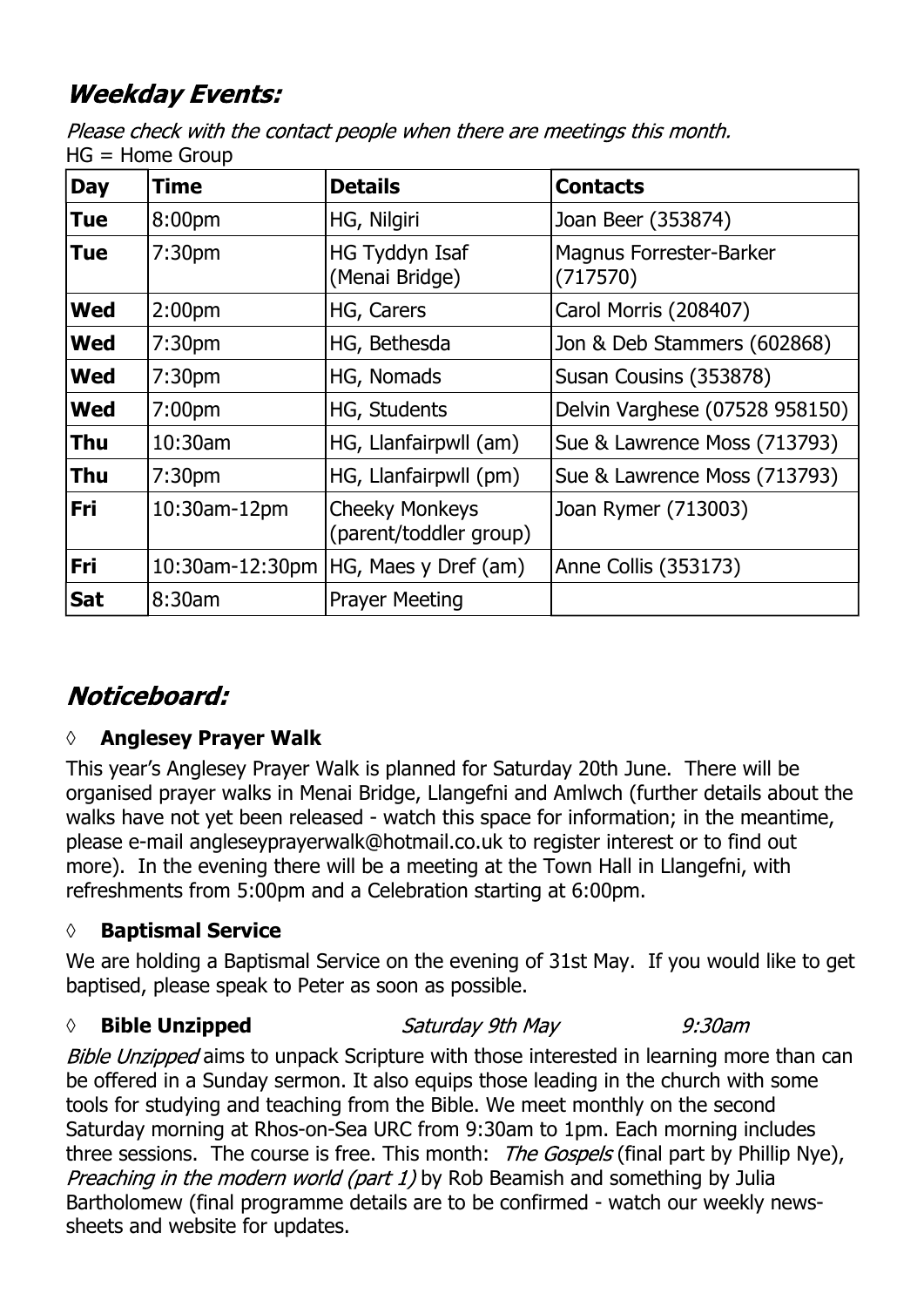#### **◊ Car Parking**

Free parking is available on Sundays in Fron Heulog (the School of Healthcare Sciences) behind the Catholic church. The car park next door to Penrallt is now pay & display with no special rates for the disabled. Morrisons are happy for you to park in their car park on Sunday mornings and do your shopping after the service provided you register your car registration number at their information desk beforehand. Morrisons say that they switch the cameras off to make the car park available to us on Sunday and weekday evenings after 6pm.

#### **◊ Church Lunch**

We will host a church lunch on **Sunday 3rd May**. Please bring enough buffet style 'finger food' for yourselves and one or two others.

#### *◊* **Church Walk**

Monday 18th May  $10:30$ am

We will be walking in Bro Garmon to the south east of Betws y Coed. Meet at 10:30am in the lay by on the A470. Drive through Betws y Coed, over the Waterloo Bridge, turn left towards Llanrwst, lay by is 30m on the left. The walk is 5 miles; it climbs through woodlands and fields to the hamlet of Capel Garmon, past a Neolithic burial chamber before returning through farmland and woods. Please bring a picnic lunch. Toilets are available in Betws y Coed, as are plenty of cafés for post-walk refreshments. Contact Mari and Ian for further details (01248 421783 or 077443038183).

#### *◊* **Men's Prayer Meeting**

Wednesday 6th May

10:30am

Time spent in prayer will be followed by coffee in Options. All are welcome to join us.

#### **◊ Pastoral Help**

If you have pastoral concerns please contact Peter or one of the other members of the Pastoral Care team:

Pat Borlace 713146 Adrienne Ferrada Geoff Moore 410582 Judy Stammers 364394 Helen Thomas 600174

#### *◊* **Pentecost Sunday Evening** Sunday 24th May

As in previous years we will be joining with the other churches of Bangor for a united service to celebrate Pentecost Sunday at 6pm in the Cathedral. You are welcome to bring a picnic for 5pm and meet up on the Cathedral green. Please note that there will be no evening service at Penrallt.

#### **◊ The Prayer Room…**

…is open before and after the service for quiet prayer. Penrallt is a place of prayer, so make use of this sacred space.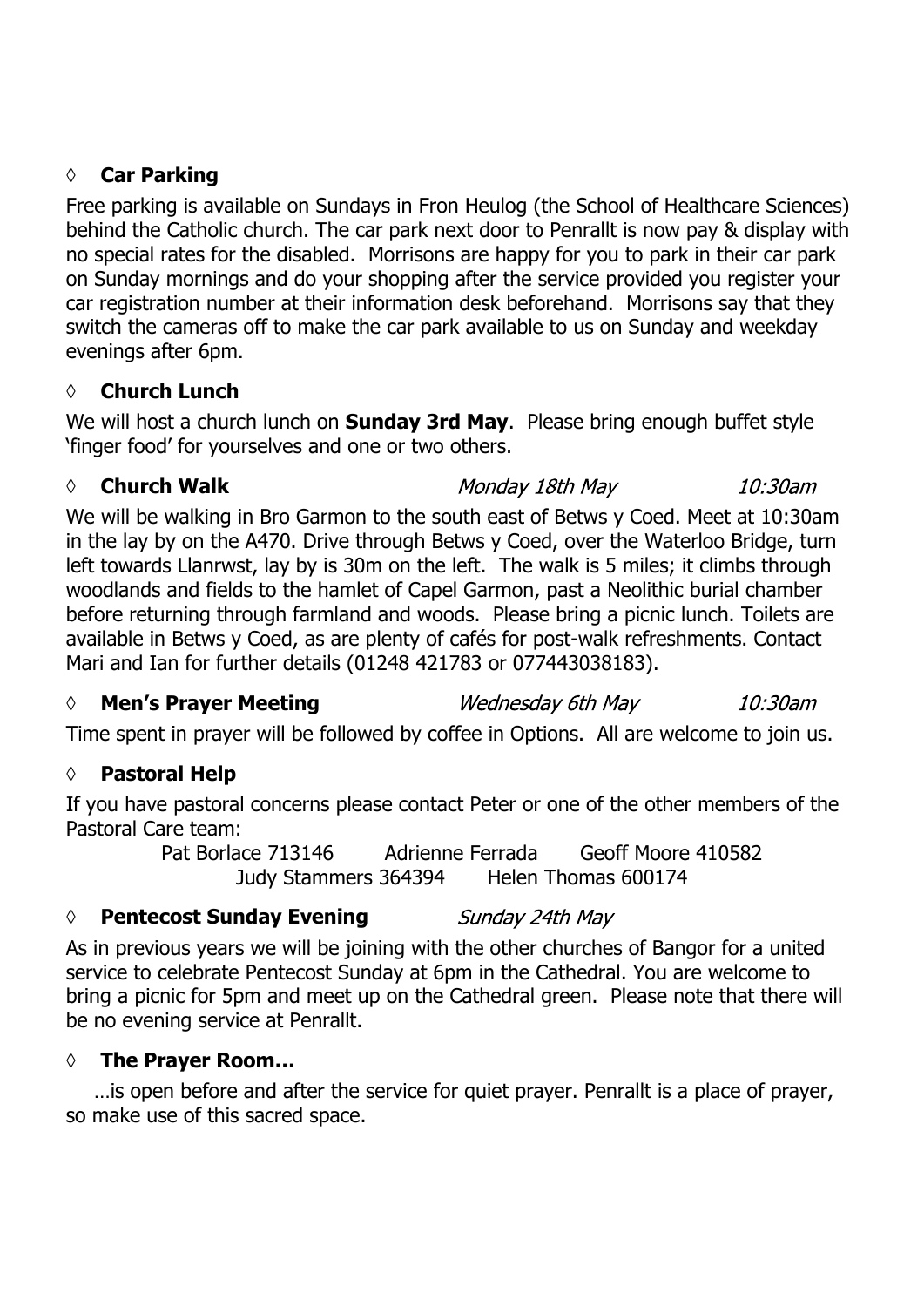### **◊ Pray for Penrallt Every Day**

We believe in prayer and encourage people to pray. You can send prayer request to our electronic diary via office@penrallt.org (there are also prayer cards in the church porch that you can fill in). Better still, you can receive the prayer diary straight to your inbox every Monday by emailing the office now and requesting to be put on the list. And for more immediate sharing and response in prayer why not search on Facebook for Penrallt Prayer Point and send a request to join our group dedicated to prayer.

### **◊ Sunday Afternoon Services**

We visit residential homes in the area once a month on a Sunday afternoon, alternating between Haulfre (in Llangoed, on Anglesey, starting at 2:15pm) and Plas Garnedd (in Llanberis, starting at 2:45pm), usually on the first Sunday. This month we are due to visit Haulfre on **Sunday 3rd May** (please see weekly news sheets or check with the church office for confirmation).

### **◊ Rough Sleepers**

The church's policy is not to give money directly to the rough sleepers in Upper Bangor. Be warned that some of them can be aggressive. You will find brown envelopes in the porch for a gift that will buy meal vouchers which are distributed to rough sleepers by the Cathedral. So far Penrallt has contributed £5,455 to this scheme.

# **From the church office:**

### **Advance Notice: Visit of Jenni Entrican**

Over the weekend of **20th/21st June** Jenni Entrican, President of the Baptist Union of Great Britain, will visit Penrallt. She has asked us to organise a Women's day (primarily for Penrallt worshippers) on the Saturday, entitled Love yourself...actually. This will take place at the Coach House between 10:00am and 3:30pm, with a break for lunch. A cheese/fruit/bread lunch will provided as well as tea/coffee/cakes. This event is free but places are limited to 30 on a first come first served basis. If you would like to book a place please speak to Diane Holmes or Roshni as it is not possible just to turn up on the day.

On the Sunday, Jenni will preach at the morning service. After the service she wishes to meet up with Penrallt people; to facilitate this, we have booked the Belle Vue. Sunday lunch (with a vegetarian option) is £7.50 and places are limited to 33, again on a first come first served basis. If you would like to book a place please speak to Roshni or Magnus.

These events promise to be very good so please will you make up your minds to attend if you can and book as early as possible, and certainly no later than 10th June (for either event) so that the administration can run smoothly.